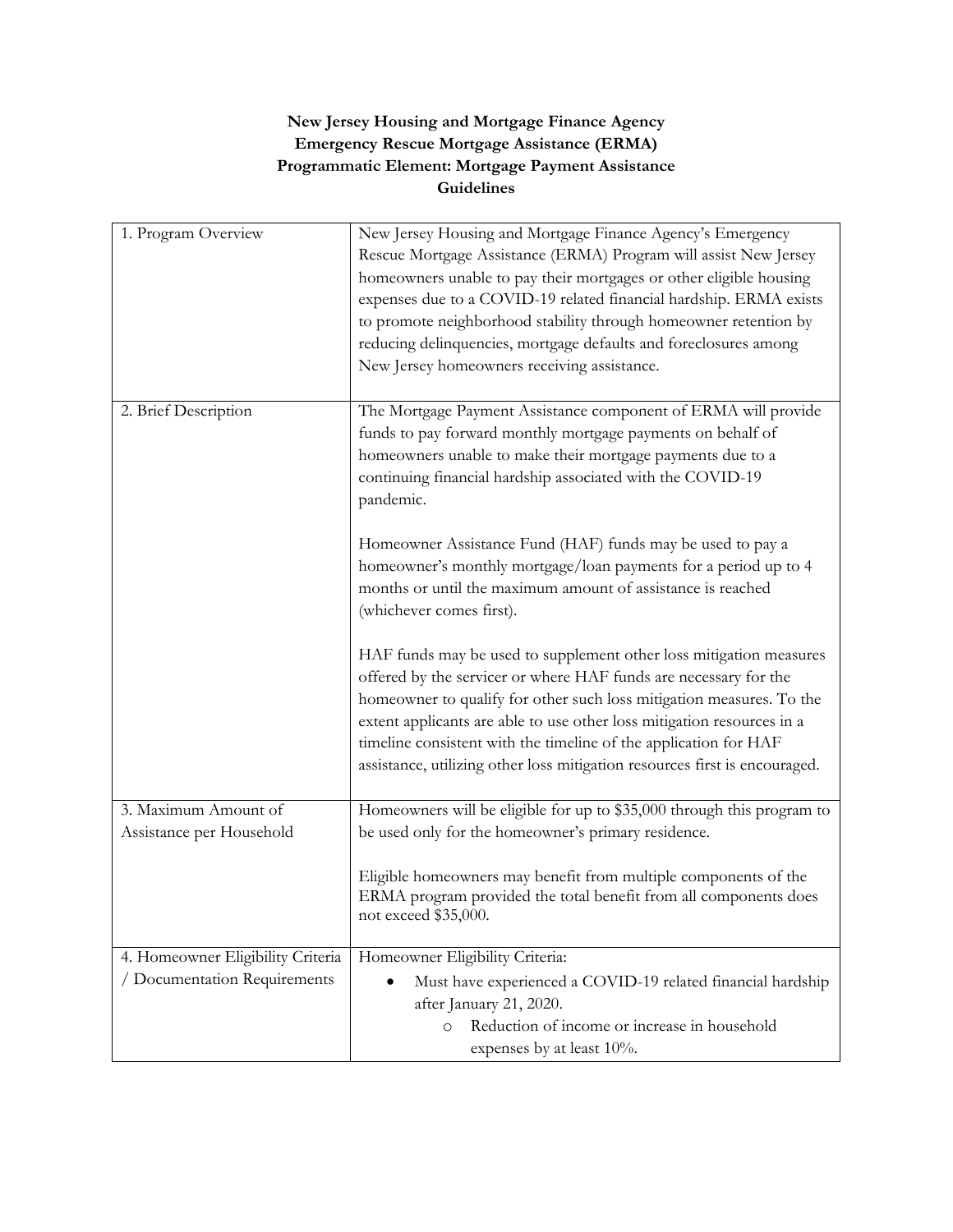|                                  | Must have incomes equal to or less than 150% of the area<br>median income, consistent with Treasury guidance.                                                                                                                                                                                                                                                      |
|----------------------------------|--------------------------------------------------------------------------------------------------------------------------------------------------------------------------------------------------------------------------------------------------------------------------------------------------------------------------------------------------------------------|
|                                  | Homeowners may not have liquid assets (excluding retirement assets<br>and education savings plans) equal to or greater than the amount of<br>their approved Program assistance. Documentation Requirements:<br>Valid Identification.<br>Hardship Affidavit.<br>Third Party Authorization.<br>Mortgage Statement (if available).<br>Income Determination Documents. |
| 5. Property/Loan Eligibility     | Property criteria includes:                                                                                                                                                                                                                                                                                                                                        |
| Criteria Specific to the Program | Must be owner-occupied primary residence.                                                                                                                                                                                                                                                                                                                          |
|                                  | Must be a one- to four-unit property.                                                                                                                                                                                                                                                                                                                              |
|                                  | Must be an attached or detached house, a condominium unit                                                                                                                                                                                                                                                                                                          |
|                                  | or a manufactured home on a foundation permanently affixed                                                                                                                                                                                                                                                                                                         |
|                                  | to real property.<br>Loan criteria includes:                                                                                                                                                                                                                                                                                                                       |
|                                  | Mortgage or other associated housing costs covered by the                                                                                                                                                                                                                                                                                                          |
|                                  | program must not have been 30 days or more delinquent on                                                                                                                                                                                                                                                                                                           |
|                                  | $1/21/2020$ .                                                                                                                                                                                                                                                                                                                                                      |
|                                  | Any current unpaid principal mortgage balance must not<br>exceed conforming limit for applicable property type/unit<br>count.                                                                                                                                                                                                                                      |
|                                  | Mortgage servicer must be willing/able to accept and apply                                                                                                                                                                                                                                                                                                         |
|                                  | Program funds.                                                                                                                                                                                                                                                                                                                                                     |
|                                  |                                                                                                                                                                                                                                                                                                                                                                    |
| 6. Structure of Assistance       | Program assistance will be provided to the homeowner in the<br>form of a 0% interest rate, non-amortizing (no monthly<br>payments), forgivable, subordinate 3-year loan. The loan will<br>be non-recourse, secured and recorded, and take a junior lien<br>position on the home.                                                                                   |
|                                  | All or a portion of the unforgiven loan funds will be due and<br>٠<br>payable from net equity proceeds upon sale or transfer or                                                                                                                                                                                                                                    |
|                                  | refinance of the property (except for refinances for a lower<br>rate and/or shorter term) or if the borrower ceases to occupy                                                                                                                                                                                                                                      |
|                                  | the property as their primary residence prior to the end of the                                                                                                                                                                                                                                                                                                    |
|                                  | third year. If the property is sold and does not generate                                                                                                                                                                                                                                                                                                          |
|                                  | sufficient proceeds to repay all or a portion of the loan, the<br>portion of the loan remaining unpaid after the proceeds are<br>applied will be forgiven.                                                                                                                                                                                                         |
|                                  | Homeowner must work directly with a HUD-Certified                                                                                                                                                                                                                                                                                                                  |
|                                  | Housing Counseling Agency during the duration of the                                                                                                                                                                                                                                                                                                               |